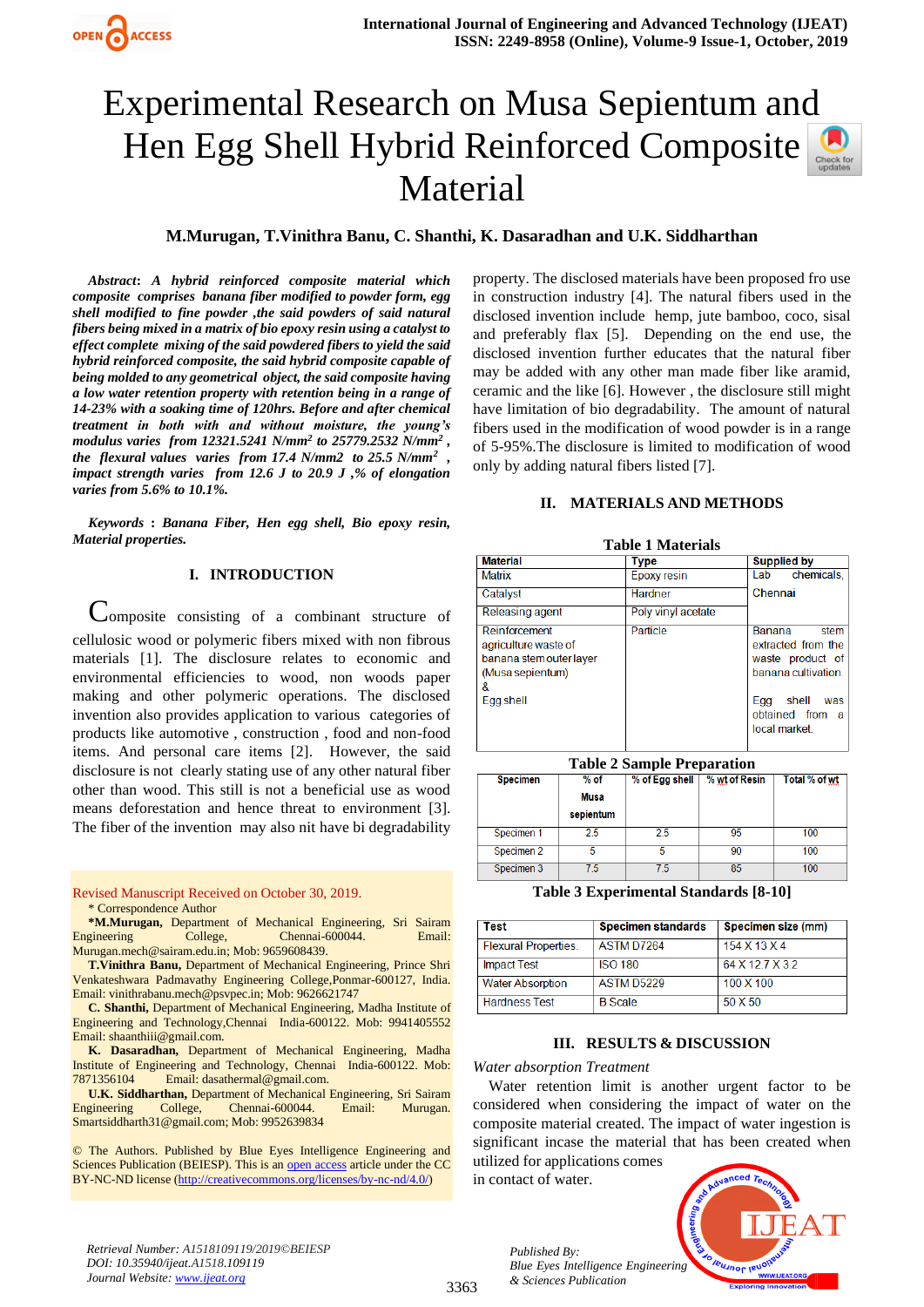## **Experimental Research on Musa Sepientum and Hen Egg Shell Hybrid Reinforced Composite Material**

From the perception it very well may be presumed that if fitting blend of egg shell and banana substance can retain less dampness for various application condition [11-13].



*Tensile Test*

The half and half composites demonstrated nearly better execution, the micrographs taken for the cracked example 1 , 2 and 3 composites. Fiber 5% and Resin 95% and Fiber 10% and Resin 90% fiber composites, on ductile stacking condition, demonstrated a weak like disappointment (less in % of extension). Curved breaks and their quick engendering could be watched. Less fiber haul out is watched and this could be explanation behind the decrease in the elasticity. The nature is advocated, where more rate prolongation could be watched for the Fiber 15% and Resin 85% (high in % of stretching) fiber composites which display flexible nature [14-16].



## *Flexural Test*

The impact of flexural stacking on the presentation of the created composite materials is appeared in diagrams. Three point twisting test was utilized to examine this impact. The nearness of banana and egg shell fiber in the support invigorated. The explanation could be the nearness of water assault on the cellulose structure and enable the cellulose atoms to move easily [17-20].



## *Impact Test*

The impact of filaments on effect quality for the examples arranged for both dry and dampness conditions. Fiber 5% and Resin 95%and Fiber 10% and Resin 90% ingest more vitality on effect stacking conditions both in the dry just as dampness condition it demonstrates their fragile nature however Fiber 15% and Resin 85% which demonstrates its pliable nature by retain less vitality on effect stacking conditions [21-23].



## *Hardness Test*

Before and after chemical treatment specimen 1,2 % 3 under goes hardness test. From the hardness test results it shows specimen 3 having more ductility in nature compared to specimen 1 & 2 [24,25].



## **IV. CONCLUSION**

The unveiled creation gives crossover fortified composite materials. The composite fundamentally contains horticulture squander materials like banana stem external layer (Musa sepientum) and Egg shell. The said composite has great versatile and mechanical properties and has low water retention. Commonly the water assimilation is accounted for to be about 13.3% (suitable blend of egg shell and banana content half breed) ingestion test time of 120hrs .Natural filaments have the favorable position that they are sustainable assets and have bio degradable properties. In this development , powder material of normal fiber Banana stem external layer (Musa sepientum) and hen egg shell are created with epoxy tar utilizing forming strategy. Flexural inflexibility test, ductile test, sway test and hardness of mixture composite have been revealed.

> *Published By: Blue Eyes Intelligence Engineering & Sciences Publication*



*Retrieval Number: A1518109119/2019©BEIESP DOI: 10.35940/ijeat.A1518.109119 Journal Website: [www.ijeat.org](http://www.ijeat.org/)*

3364